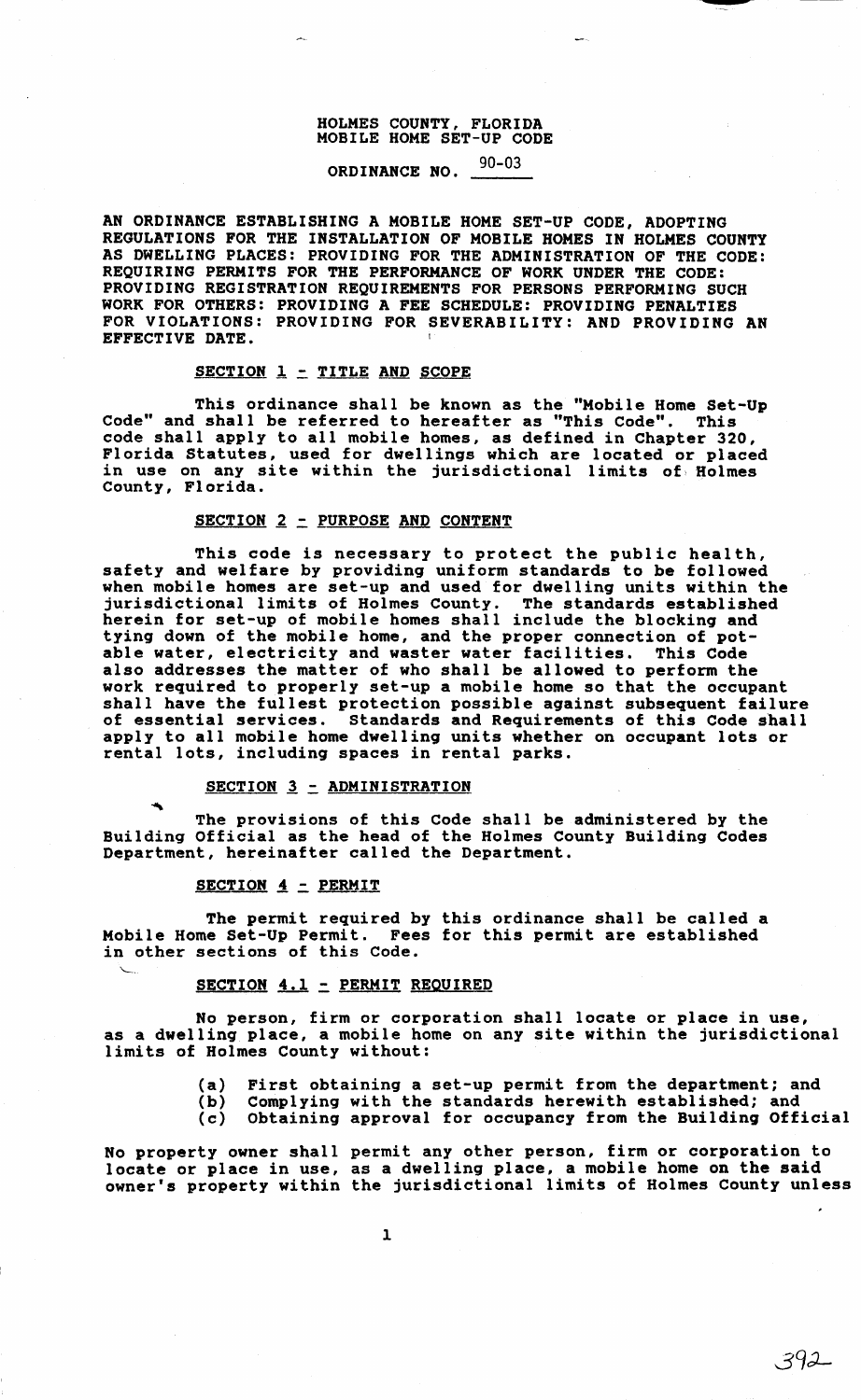said mobile home is so located or placed in use in accordance with the requirements of this ordinance.

## SECTION 4.2 -PERMIT APPLICATION

The owner of a mobile home, or his agent, shall apply to the Department for the set-up permit. Application for permit shall name the registered contractor who will perform the work, if set-up work is to be performed by other than the owner, or shall state that the owner will perform the work if the owner intends to do so and is entitled to do so under the provisions of this ordinance.

## SECTION 4.3 - WHO SHALL PERFORM WORK

The set-up work, which is to be performed under the permit, my only be performed by the following:

> (a) The registered set-up contractor named in the permit; or (b) The owner of the mobile home The owner of the mobile home who sets up the mobile home for the purpose of immediate occupancy by himself.

## SECTION 4.4. - REVOCATION OF PERMIT

Any permit issued under this code may be revoked by the Department at any stage of completion upon a finding of any of the following circumstances: <sup>~</sup>

- {a) Misrepresentation or omission of facts required for the permit; or
- {b) Work being performed by persons not authorized by this ordinance or not properly supervised by authorized persons; or
- (c) Permit issued in error where no authority for such issuance exists; or
- {d) Work being performed in violation of the provisions of this ordinance; or
- (e) Registration of contractor named on the permit becomes void for any cause.

## **SECTION 5 - REGISTRATION OF CONTRACTORS**

No person contracting for the performance of Set-up work under this ordinance shall be issued a set-up permit until the following provisions have been met.

- (a) The Contractor shall be registered with the Department as a "Mobile Home Set-up" Contractor.
- (b) It shall be required of every person before engaging in the business or trade of work within the scope of this ordinance, from the effective date of this ordinance, to execute and deliver to the Department his bond, payable to the County in the sum of \$1,000.00, to be approved as to form by the County Attorney and to be approved as to surety by the Board of County Commissioners, with a responsible surety company, duly authorized to do business in the state as surety. Such bond shall be conditioned upon the faithful discharge of the duties of such person as a "Set-up Contractor", in the doing of all work within the scope of this ordinance, and to indemnify and save harmless the County against any and all loss or save narmiess the County against any and all loss or<br>damage that may accrue to it on account of the negligence or carelessness of the "Set-up Contractor" in the doing of all work within the scope of this ordinance, and to indemnify the County for all costs of proceedings' involving violations of this Code by such person or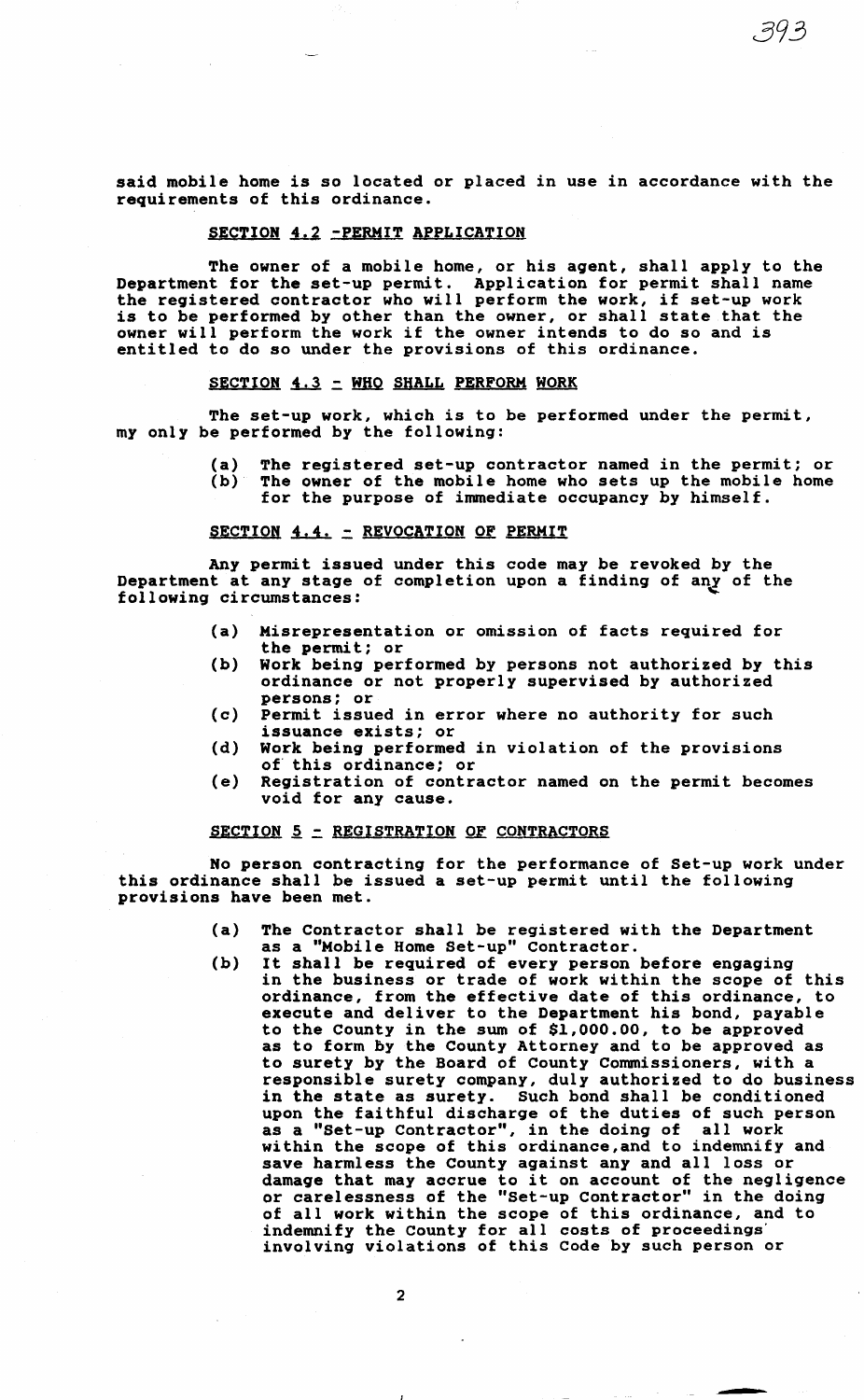his employees.

The bond required above shall be filed annually, or in lieu of filin9 a new bond, such applicant shall file with the County a certificate of surety on such bond that the bond previously filed by such applicant is continued in force and effect.

#### SECTION 6 - ILLEGAL WORK-SUSPENSION OR REVOCATION OF CERTIFICATE

Any person engaged in the mobile home set-up business whose work does not conform to the standards set out in this ordinance, or whose workmanship or materials are of inferior quality, shall on notice from the Department make necessary changes or corrections at once so as to conform to this Code; if work has not been changed after ten (10) days notice from the Department, the Department may then refuse to issue any notice from the Department, the Department may then refuse to issue any more permits until such work has fully complied with the standards of this code, and take other means as deemed necessary to secure correction for existing violations.

The Department may appear before the Board of County Commissioners, and request that the Registration of a "Mobile Home Set-up Contractor" be suspended or revoked because of continuous violations. When the suspension or revocation of such certificate is to be considered at any meeting, the person to whom the the registration has been issued shall have at least three (3) days notice in writing of the time and place of such meeting,<br>together with a statement of the grounds upon which it is proposed to suspend or revoke such certificate.

The grounds for suspension, or permanent revocation, shall be based on the judgment of the Board of County Commissioners as necessary for the protection of the public and the welfare of the industry where one or more of the following causes are found:

- (a) Misrepresentation of any material fact in the application for a certificate or permit.
- (b) Performance of mobile home set-up work in a negligent, or incompetent manner.
- (c) Engaging in the business of mobile home set-up service in violation of this ordinance.
- (d) Misrepresentation of the requirements of this code in order to obtain a contract or increase the scope of work in any contract for mobile home set-up work.
	- (e) Allowing any unqualified person to secure a permit using the certificate holder's name and registration.

Any person ag9rieved by action of the Department shall the right of appeal to the Board of County Commissioners for arbitration of the disagreement.

SECTION 7 - STANDARDS FOR SET-UP OF MOBILE HOME

#### (1) Seal of Approval

(a) All mobile homes, which are required by the Uniform Standards Code for Mobile Homes {FS320.831 - 320.832) or other general laws of the State of Florida, to bear the seal of approval and certification described therein, must bear such seal and certification in order to be installed in Holmes County.

## (2) Anchor Specifications

(a) Anchors, components, etc., must meet the minimum requirements of Section 320.8325 Florida Statutes, Chapter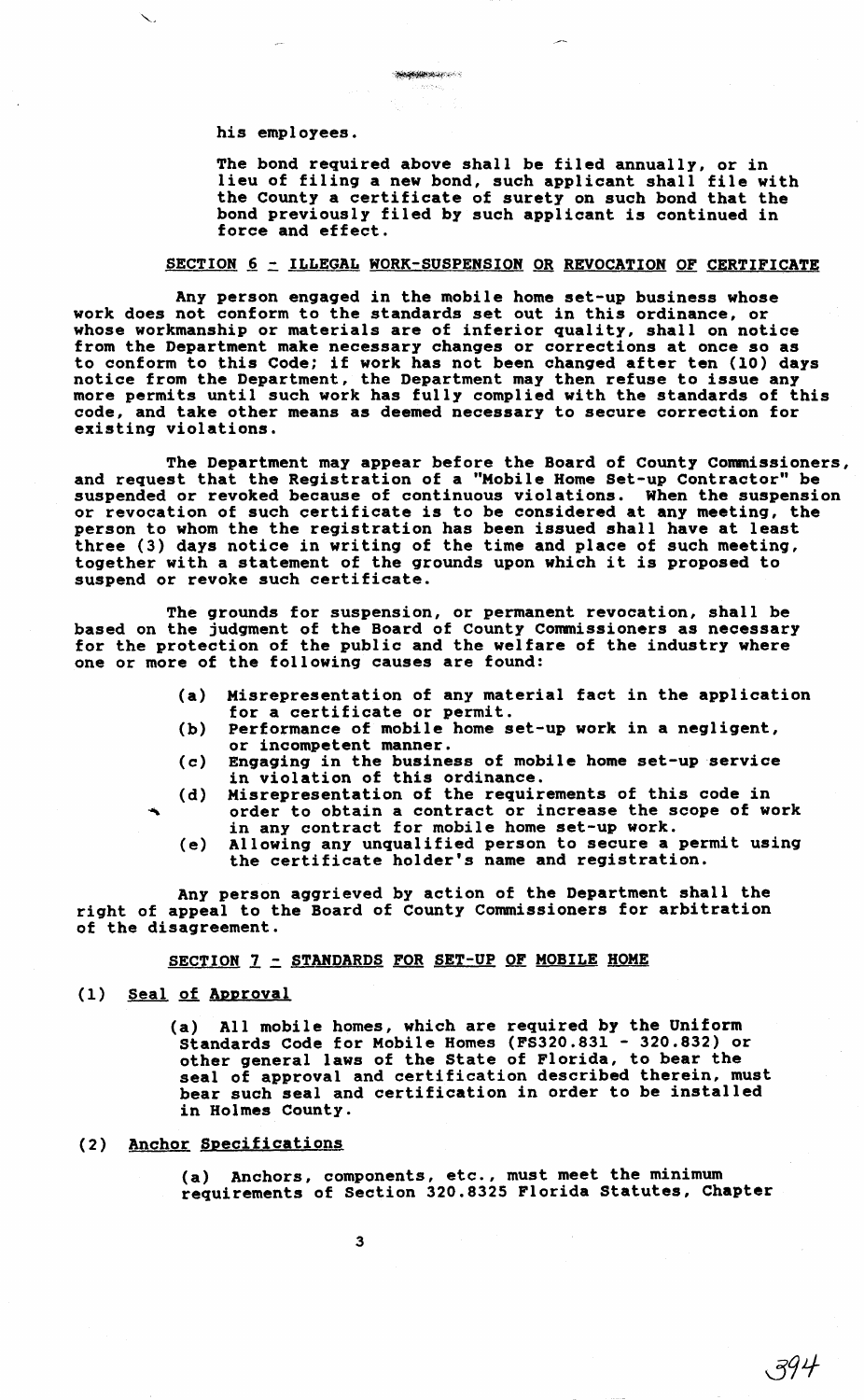15-C 1.10, Rule of Division of Motor Vehicles or other applicable general laws of the State of Florida relating thereto.

## (3) Minimum Blocking Standards

(a) Pier foundations shall be installed directly under the main frame (or chassis) of the mobile home. The piers shall not be further apart than ten (10) feet on centers, and the main frame, front or back shall not extend further than two (2) feet beyond the center line of the end piers.

395

(b) All grass and organic material shall be removed and the pier foundation placed on stable soil. The pier foundation shall be a 16" x 16" x 4" solid concrete pad, pre cast or poured in place, or equivalent.

(c) Piers up to a maximum of twenty-four (24) inches in height may be pre-cast concrete, tapered piers (minimum pier top, 8" X 10"), placed above the foundation. A 2" X 8" xlO" pressure treated wood plate will be placed on top of the pier with shims fitted and driven tight from both sides of the I-Beam, between the wood plate and the main frame. Shims shall not occupy more than one (1) inch of vertical space.

(d) Piers up to a maximum of forty (40) inches in height must be constructed (except as permitted in (c) above) of must be constructed (except as points over in (v) and it, open cells vertical) or solid blocks, placed above the foundation. A 2" x 8" x 16" pressure treated wood plate shall be placed on top of the pier with shims fitted and driven tight from both sides of the I-Beam, between the wood plate and the main frame. Shims shall not occupy more than one (1) inch of vertical space. Single tiered block piers shall be installed perpendicular to the main I-Beam.

(e) Piers over forty (40) inches in height, and end piers over 24" high, up to a maximum of eighty (80) inches in height must be constructed of double tiered, interlocked, regular 8" x 8" x 16" concrete blocks, open cells (with open cells vertical) or solid blocks, placed above the foundation. Piers shall be capped with a 4" x 16" x 16" solid concrete block. and a 2" x 8" x 16" pressure treated wood plate placed on top of the solid cap block shall be optional. Shims shall be fitted and driven tight from both sides of the I-Beam, directly under the I-Beam. Shims shall not occupy more than one (1) inch of vertical space.

(f) Piers over eighty (80) inches in height will not be allowed. If the proposed location of a mobile home is such that a foundation height of over eighty (80) inches is that a roundation height or over eighty (80) inches is<br>required, it shall be constructed of 8" masonry foundation walls, located directly under the I-Beams, and constructed in accordance with the requirements as set forth in the Southern Standard Building Code, 1973 edition.

# (4) Tie-Down Specifications

(a) All tie-down straps shall be 1 1/4" x .035" galvanized (.30 oz. per sq. ft.) steel strap subvalised (i.e. of the same of the spec.  $QQ-S-781F$ , Type 1, Class B, Grade 1 (or equivalent).

(b) All frame ties shall be secured to the main steel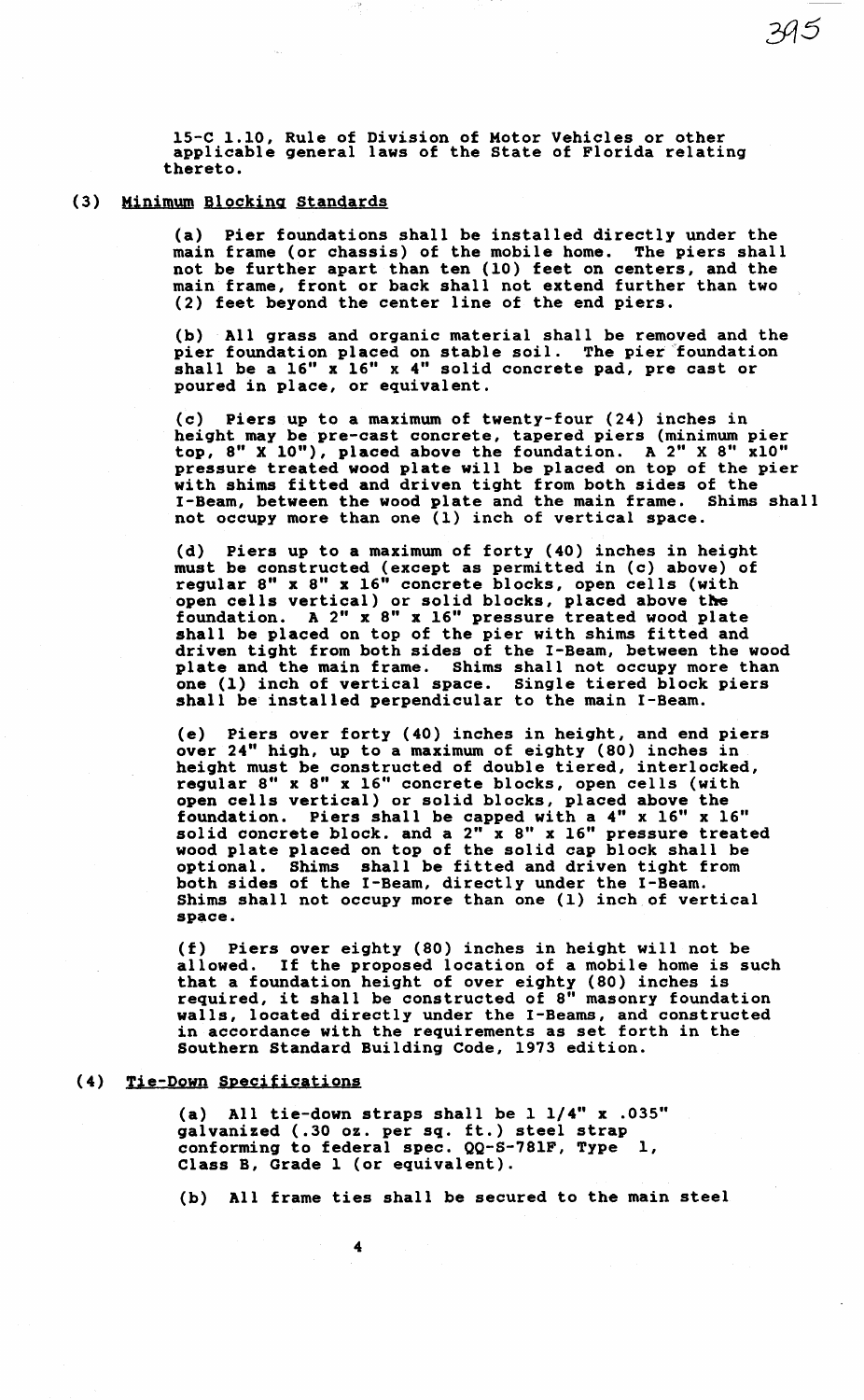$\tau_{\rm eff}$   $\tau_{\rm gas}$  decays.

beam that runs the length of the home and shall be installed scall that fails the fellow of the home and sharp be install.

(c) Mobile homes having a permanent type structure adequate to provide structural rigidity and stability, meeting the design loads for hurricane zones as specified in the ANSI A119.1 standards. of twenty-five (25) pounds horizontal and fifteen pounds uplift, and extending a minimum of two-thirds (2/3) of the length of the mobile home to which it is attached, shall be deemed to have complied with the tie-down standards.

# (5) Plumbing Connections

(a) Plumbing connections or piping other than the basic connection from the lawfully installed potable water supply connections to the mobile home and the connection from the lawfully installed sewer riser to the mobile home are outside the scope of set-up work and shall be performed either by a person who is both owner and occupant of that mobile home or by a plumbing contractor properly registered and certified by the Department. All work shall be done in accordance with the Holmes County Plumbing Code, and no work shall be done until a permit is obtained.

## (6) Electrical Connections

(a) Electrical work other that the basic connection of the mobile home panel to the mobile home service pole is outside the scope of set-up work and shall be performed either by a person who is both owner and occupant of that mobile home, or by an electrical contractor properly registered and certified by the Department. All work shall be done in accordance with the Holmes County Electrical Code, and no work shall be done until a permit is obtained.

#### SECTION 8 - ADDITIONS

The construction of additions to or alterations of mobile homes shall be in accordance with the applicable Holmes County Building Code, Plumbing Code, Electrical Code, and Mechanical Code.

 $SECTION = 9$ 

The following fee schedule is established for the permits required by this Ordinance:

| Mobile Home Set-up | \$40.00 |
|--------------------|---------|
| Re-inspection      | 15.00   |

The required fee may be doubled when mobile home set-up is started prior to obtaining a permit.

These fees are in addition to, and not in lieu of, any permit fee required under any other codes.

#### SECTION 10 - REQUEST FOR INSPECTION

The person to whom the set-up permit is issued shall ensure that all work is completed prior to requesting an inspection. If all work is not completed at the time of inspection, the mobile home set-up shall be rejected and a \$15.00 re-inspection fee may be imposed.

 $396$ 

#### SECTION 11 - PENALTIES